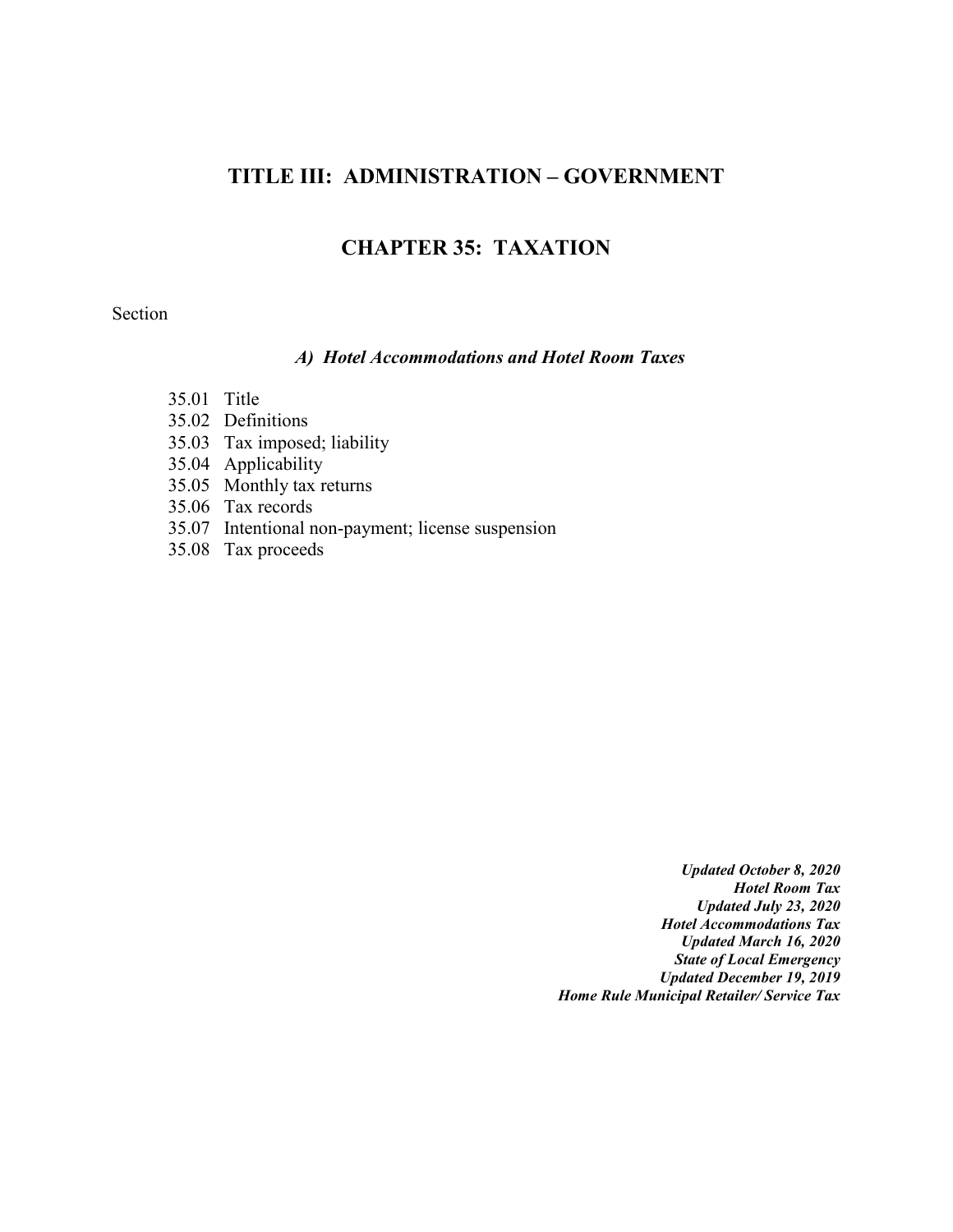## *A) HOTEL ACCOMMODATIONS AND HOTEL ROOM TAXES*

## **§ 35.01 TITLE**

This subchapter shall be referred to as the Village Hotel Accommodations and Hotel Room Tax ordinance.

## **§ 35.02 DEFINITIONS**

For the purpose of this subchapter, the following definitions shall apply unless the context clearly indicates or requires a different meaning.

*HOTEL ACCOMMODATIONS.* A room or rooms in any building structure kept, used, or maintained as or advertised or held out to the public to be an inn, motel, hotel, apartment, lodging house, dormitory, or place where sleeping, rooming, office, conference, or exhibition accommodations are furnished for lease or rent, whether with or without meals, in which ten or more such accommodations are used or maintained for guests, lodgers, or roomers. The term *HOTEL ACCOMMODATIONS* does not include an accommodation which a person occupies, or has the right to occupy, as a domicile and permanent residence.

*HOTEL ROOM.* Any hotel accommodation that is kept, used, maintained, offered, or advertised for lease r rent as an individual unit for overnight lodging by guests, lodgers, or roomers, and which includes sleeping quarters for at least one person. A *HOTEL ROOM* may or may not provide other facilities or amenities, such as private bathroom, cooking, dining, or laundry facilities. The term *HOTEL ROOM* does not include an accommodation which a person occupies or has the right to occupy, as a domicile or permanent residence.

*PERSON.* Any natural person, receiver, administrator, executor, conservator, assignee, trust in perpetuity, trust, estate, firm, copartnership, joint venture, club, company, business trust, domestic or foreign corporation, association, syndicate, society, or any group of individuals acting as a unit, whether mutual, cooperative, fraternal, nonprofit, or otherwise. Whenever the term *PERSON* is used in any clause prescribing and imposing a penalty, the term as applied to associations shall mean the owners or part owners thereof, and as applied to corporations, the officers thereof.

## **§ 35.03 TAX IMPOSED; LIABILITY**

(A) There are hereby imposed and shall immediately accrue and be collected the following taxes as herein provided, upon the rental or leasing of any hotel accommodations in the Village:

- i. A tax upon the privilege of renting or leasing any hotel accommodations in the Village at the rate of 7% of the gross rental or leasing charge (the "*hotel accommodations tax*"); plus
- ii. A tax upon the privilege of renting or leasing any hotel room in the Village at a flat rate of \$3.00 per hotel room per night (the "*hotel room tax*").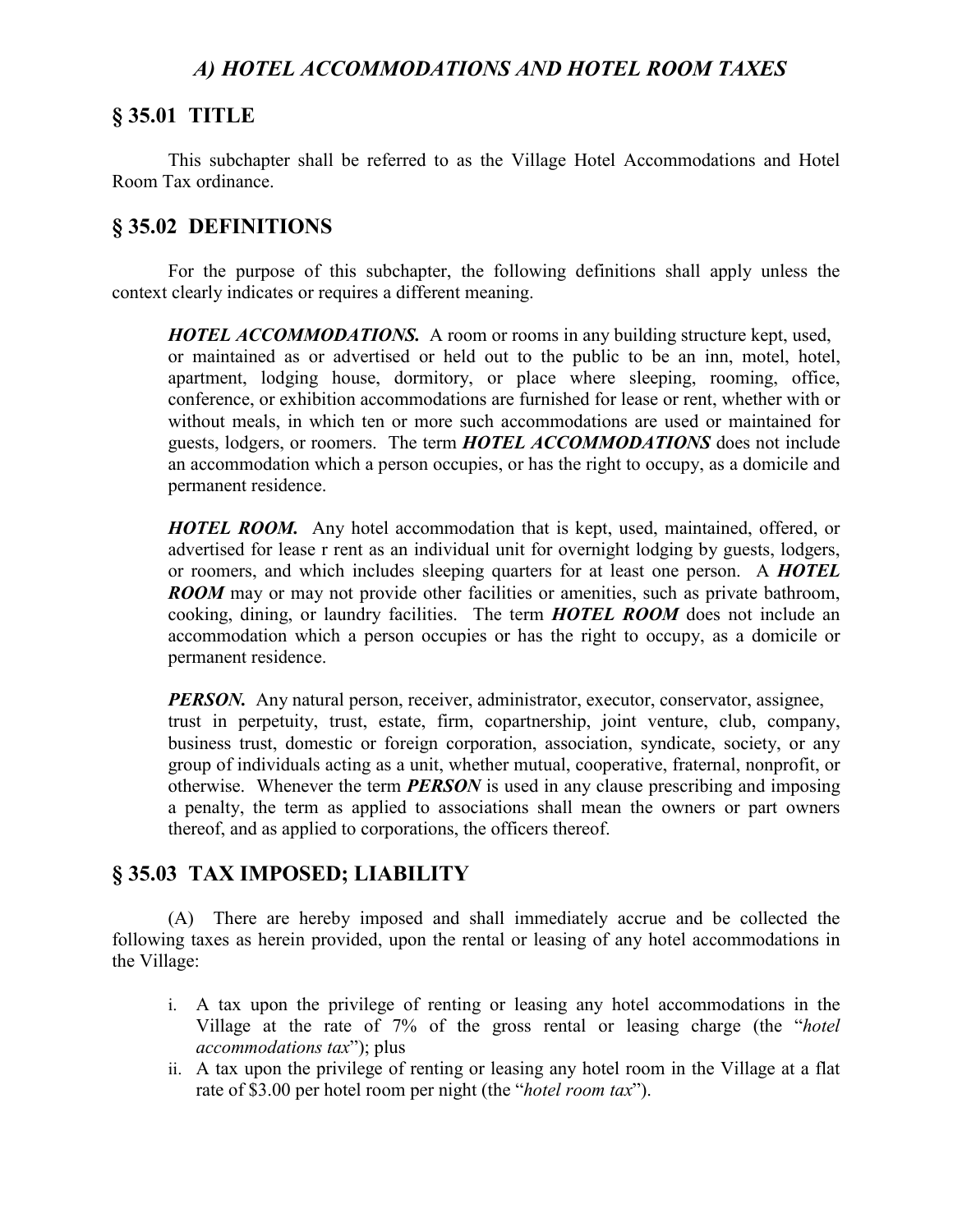(B) The ultimate incidence of and liability for payment of the hotel accommodations tax and the hotel room tax (which may be collectively referred to as the "taxes" for purposes of this subchapter) shall be borne by the lessee or tenant of any such hotel accommodations. The taxes herein levied shall be in addition to any and all other taxes. It shall be the duty of every owner, manager, or operator of hotel accommodations to secure the taxes from the lessee or tenant of the hotel accommodations and pay over to the Village the taxes provided by this subchapter.

## **§ 35.04 APPLICABILITY**

The taxes herein levied shall be secured by the hotel owner, manager, or operator from the lessee or tenant when collecting the price, charge, or hotel room rental to which it applied. Every lessee or tenant shall be given a bill, invoice, receipt, or other statement or memorandum of the price, charge, or rent payable, upon which each of the hotel accommodations tax and hotel room tax shall be stated, charged, and shown separately. The hotel accommodations tax and hotel room tax shall be paid to the person required to collect it as trustee for and on behalf of the Village.

## **§ 35.05 MONTHLY TAX RETURNS**

(A) Every owner, manager, or operator of hotel accommodations within the Village shall file a sworn tax return on a monthly basis with the Village Treasurer and Village Clerk showing tax receipts received with respect to hotel accommodation space rented or leased during the preceding monthly period, upon forms prescribed by the Village, which forms shall provide for separate accounting and reporting of the hotel accommodations tax and the hotel room tax. At the time of filing the tax return, the owner, manager, or operator of hotel accommodations shall pay to the Village all taxes due for the period to which the tax return applies.

(B) If for any reason any tax is not paid when due, a penalty at the rate of 2 % per month on the amount of tax which remains unpaid shall be added and collected. Whenever any person shall fail to pay any tax as herein provided, upon the request of the Village, the corporation counsel shall bring or cause to be brought an action to enforce the payment of the tax in behalf of the Village in any court of competent jurisdiction.

### **§ 35.06 TAX RECORDS**

Every owner, manager, or operator of hotel accommodations in the Village shall keep books and records showing the prices, rents, or charges made or charged, and occupancies taxable under this subchapter and the number of nightly hotel room rentals transacted. The Village Treasurer or Clerk, or a designee, shall at all reasonable times have full access to such books and records.

### **§ 35.07 INTENTIONAL NON-PAYMENT; LICENSE SUSPENSION**

If the President, after hearing held by or for the President, shall find that any person has willfully avoided payment of the tax imposed by this subchapter, he or she may suspend or revoke all Village licenses held by the tax evader. The owner, manager, or operator of the hotel accommodations shall have an opportunity to be heard, any such hearing to be held not less than five days after notice of the time and place of the hearing addressed to the owner, manager, or